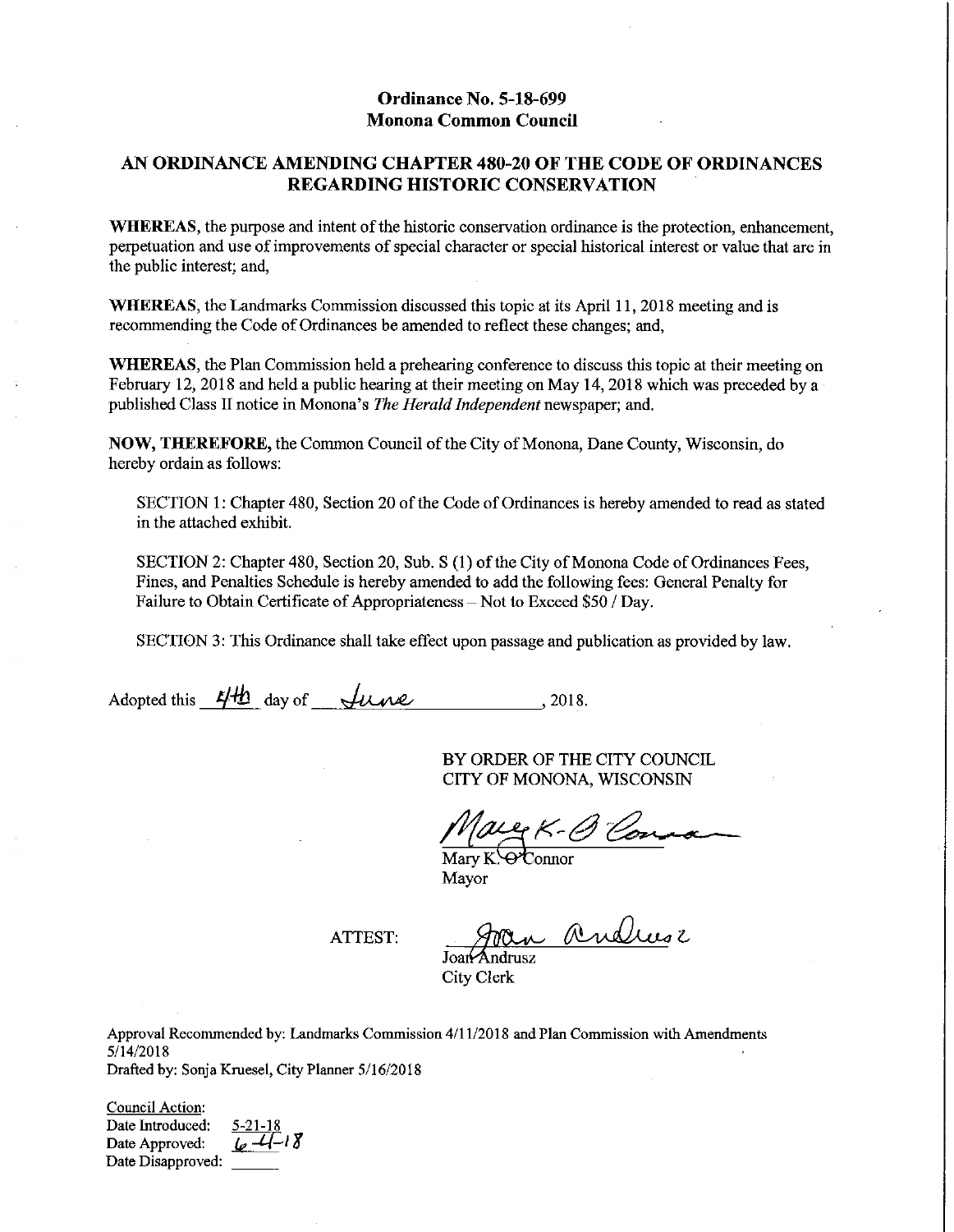### § 480-20 **Historic preservation. [Amended 1-19-2016 by Ord. No. 1-16-673]**

- A. Purpose and intent. The protection, enhancement, perpetuation and use of improvements of special character or special historical interest or value are in the public interest. The purpose of historic conservation is to:
	- (1) Protect, enhance and perpetuate improvements and districts which represent or reflect elements of the City's cultural, social, economic, political and architectural history;
	- (2) Safeguard the City's historic and cultural heritage, as embodied and reflected in such landmarks and historic districts;
	- (3) Stabilize and improve property values;
	- (4) Foster civic pride in the beauty and noble accomplishments of the past;
	- (5) Protect and enhance the City's attractions to residents, tourist and visitors, and serve as a support and stimulus to business and industry;
	- (6) Strengthen the economy of the City; and
	- (7) Promote the use of historic districts and landmarks for the education, pleasure and welfare of the people of the City.
- B. Definitions. As used in this section, the following terms shall have the meanings indicated:

### **LANDMARK STRUCTURE**

Any improvement which has a special character or special historic interest or value as part of the development, heritage or cultural characteristics of the City, state or nation, and which has been designated as a landmark pursuant to the provisions of this chapter.

#### **LANDMARK SITE**

Any parcel of land of historic significance due to a substantial value in tracing the history of aboriginal people or upon which an historic event has occurred, and which has been designated as a landmark site under this chapter, or a parcel or part thereof on which is situated a landmark.

#### **HISTORIC DISTRICT**

Any area designated pursuant to the provisions of this chapter that contains two or more historic improvements or sites as well as those abutting improvement parcels which the Commission determines should fall under the provisions of this section to assure that their appearance and development is harmonious with such landmarks or landmark sites.

#### **CONTRIBUTING RESOURCES**

Contributing resources are the buildings, objects, sites and structures that played a role or, more simply, existed at the time the event associated with the proposed historic landmark occurred. The resources' status as contributing shall be identified on the official landmark designation.

#### **NONCONTRIBUTING RESOURCES**

Noncontributing resources are the buildings, objects, sties, and structures that did not exist at the time the event(s) associated with the proposed historic landmark occurred or have lost integrity from that historic period.

#### **CERTIFICATE OF APPROPRIATENESS**

The certificate issued which approves alteration, rehabilitation, construction, reconstruction or razing of a historic structure or site or any improvement in a historic district.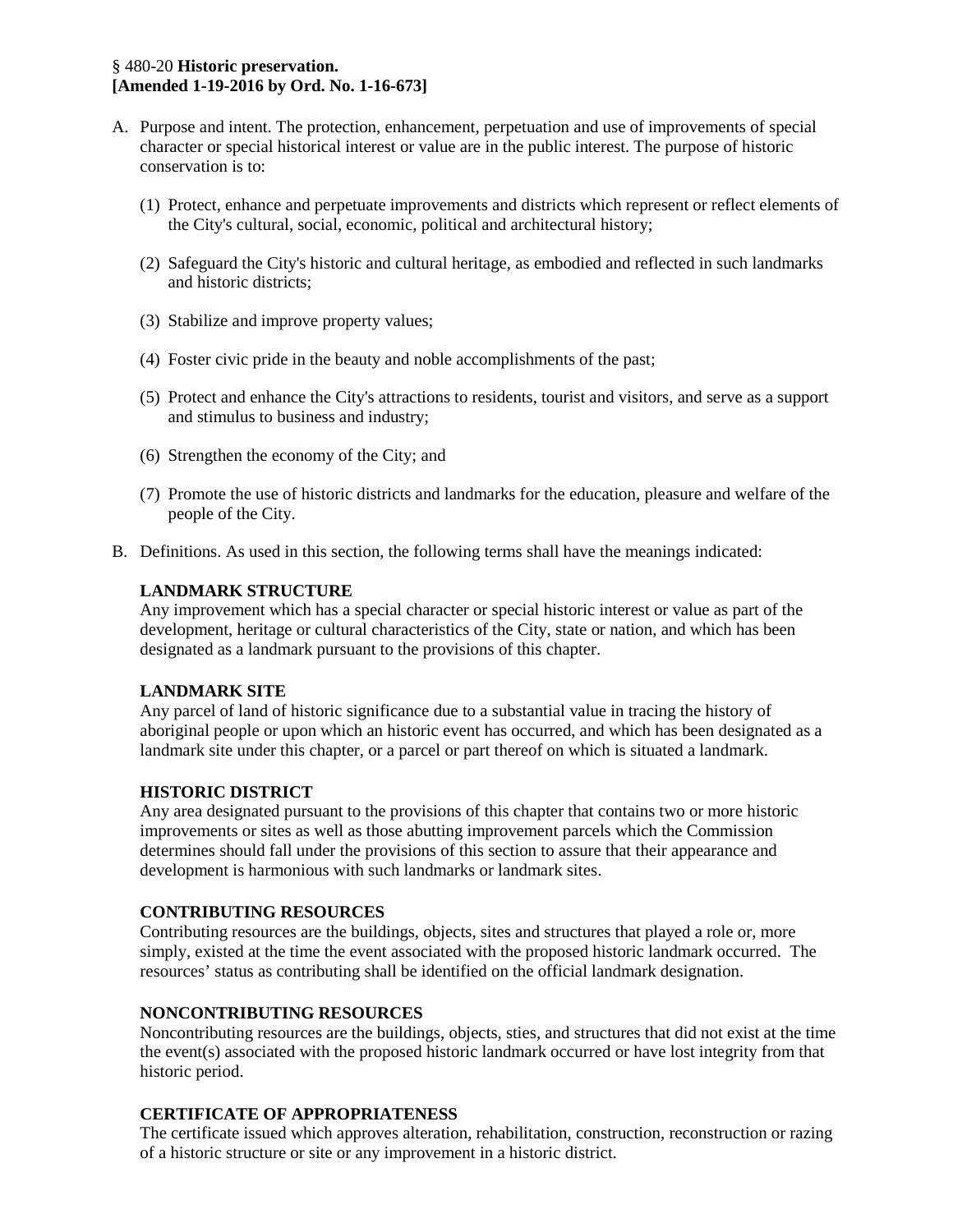- C. Historic structure, site, and district designation criteria. For the purposes of this chapter, a historic structure, site, or district designation may be placed on any site, natural or improved, including any building, improvement or structure located thereon, or any area of particular historic, architectural, or cultural significance to the city, which:
	- (1) Exemplify or reflect the broad cultural, political, economic or social history of the nation, state or community; or
	- (2) Are associated with the lives of important persons or with important events in national, state or local history; or
	- (3) Embody the distinguishing characteristics of an architectural type inherently valuable for a study of a period, style, method of construction or of indigenous materials or craftsmanship; or
	- (4) Are representative of the notable work of a master builder, designer or architect; or
	- (5) Exhibit important archaeological or anthropological significance.
- D. Nomination. Any person, or the Landmarks Commission, may nominate a building or structure, site, or historic district for designation as a landmark. The person or Commission shall submit the nomination to the City Planning Division, to the attention of the City Planner, on a nomination form approved by the Landmarks Commission. The nomination shall clearly identify the proposed landmark structure, landmark site, or historic district and document why it qualifies under Subsection **C**. The City Planner may ask the person or Commission to submit additional information and documentation as needed to complete or clarify the nomination. When the City Planner determines that the nomination is complete, the City Planner shall refer the nomination to the Landmarks Commission. Any property nominated for landmark status located within a redevelopment area or tax increment financing district shall also be referred to the Community Development Authority for review and recommendation prior to Common Council action.
- E. Landmarks Commission review and public hearing of nomination. Whenever the Landmarks Commission receives a complete, accurate nomination under Subsection **D**, the Commission shall review the nomination. As part of its review, the Commission shall hold a public hearing, preceded by a Class I notice and notice to the owner of record of the proposed landmark, and to the owner of record of each lot located within 200 feet of the lot on which the proposed landmark is located. If any person or persons other than the owner of record files the nomination, the owner of record shall be notified of the nomination via certified mail no later than ten days' prior to the public hearing.
- F. Designation. After the Landmarks Commission holds a public hearing and completes its review under Subsection **E**, the Commission shall file a report recommending approval, disapproval, or approval subject to conditions. Final approval of the designation shall be granted by the Common Council. Once designated, such historic structures, sites, and districts shall be subject to all provisions of this chapter.
- G. Notification and recording of designation. The City Clerk shall promptly notify the Building Inspector of each landmark designation, as well as the owner of record of the site. The City Clerk shall record the designation with the Dane County Register of Deeds at the City's expense.
- H. Voluntary supplemental restrictions. The Common Council may at any time supplement the terms of a landmark designation, pursuant to an agreement between the landmark owner and the Landmarks Commission, to enhance the preservation and protection of the landmark.
- I. Recognition of landmarks. Whenever the Common Council designates a landmark under Subsection **F**, the Landmarks Commission may affix a plaque identifying the property as a landmark to the landmark or landmark site with the permission of the owner or, in the absence of permission, in the public right-of-way as approved by the Public Works Director. The plaque shall be placed so that it is easily visible to passing pedestrians. In the case of a landmark structure, the plaque or sign shall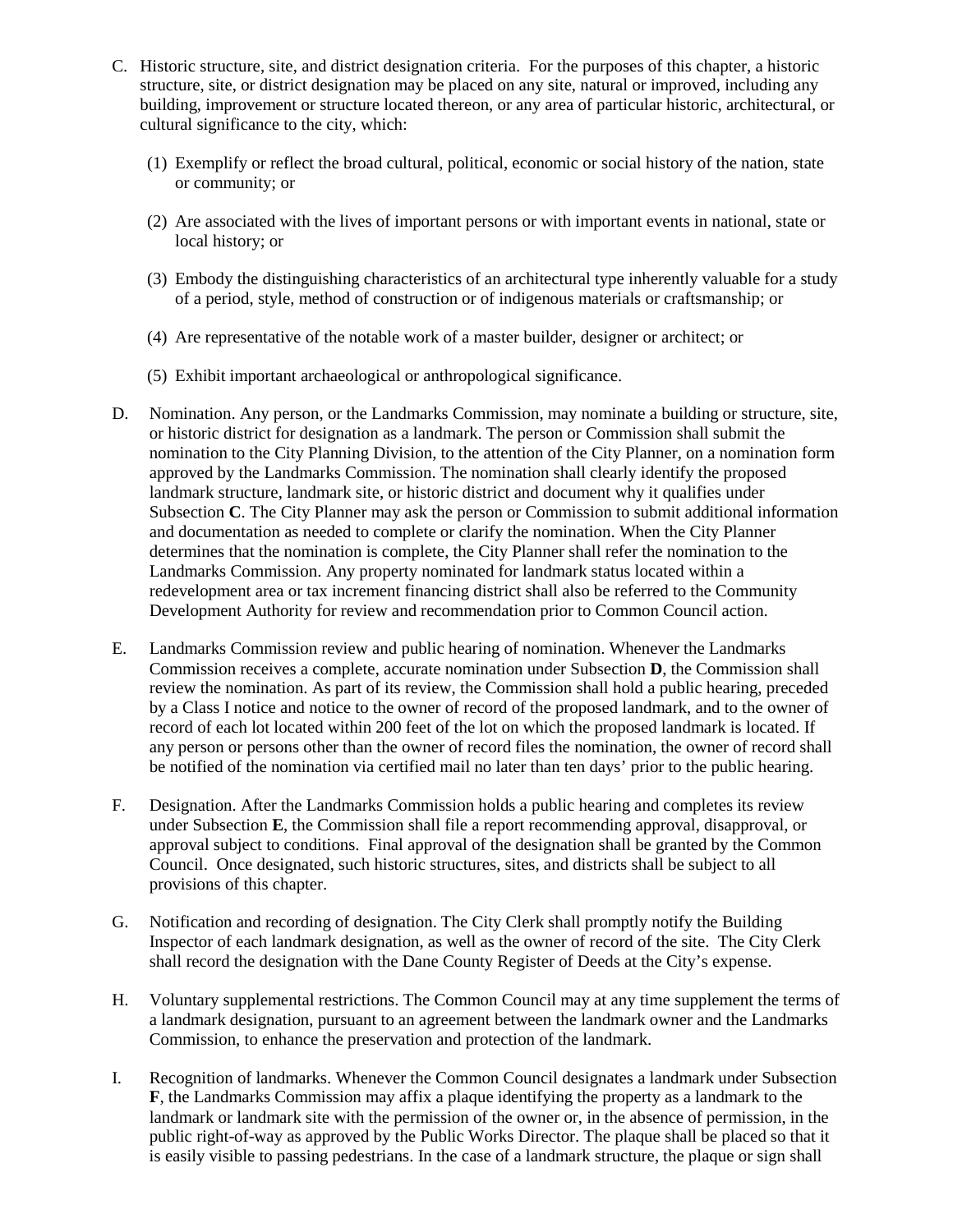include the accepted name of the landmark, the date of its construction, and other information that the Landmarks Commission considers appropriate. In the case of a landmark that is not a structure, the plaque or sign shall include the common name of the landmark and other information that the Commission considers appropriate. If the Commission determines that, because the landmark is ecologically or culturally sensitive, a plaque or sign would be inappropriate, no plaque or sign is required. No person may remove or modify a plaque without approval of the City Planner.

- J. Amending or rescinding a landmark designation. Any person may petition the Landmarks Commission to amend or rescind a Landmark Designation. The process for amending a landmark shall be the same as for designating a landmark under Subsections **D** through **G** above.
- K. Regulation of construction, reconstruction or alterations. If an application for a zoning or building permit for exterior work involves a landmark structure, landmark site, or a contributing resource within a historic district, the permit shall first be referred to the Landmarks Commission for consideration of a Certificate of Appropriateness. No permit may be issued until the Commission has issued a Certificate of Appropriateness under Subsection **N**. In cases where a building permit is not required, ordinary maintenance and repairs may be undertaken without a certificate of appropriateness provided that the work involves repairs to existing features of a historic structure or site or the replacement of elements of a structure with pieces and materials identical in appearance and provided that the work does not change the exterior appearance of the structure or site. This consideration shall be based on the considerations below, and the United States Secretary of the Interior's Standards for Rehabilitation, 36 CFR 67.
	- (1) Whether the proposed work would detrimentally change, destroy or adversely affect any architectural feature of the landmark; and
	- (2) In the case of a new construction, whether the exterior of such construction would be in harmony with the external appearance of other landmarks on the site; and
	- (3) Whether the proposal would significantly alter or destroy the historic characteristics of the landmark or the landmark site.
- L. Regulation of demolition. No permit to demolish all or part of a historic structure or contributing resource in a historic district, shall be granted by the Building Inspector except as follows:
	- (1) No person in charge of an historic structure shall be granted a permit to demolish such property under any circumstances without first receiving the written approval of the Commission.
	- (2) At the time a person applies for a permit to demolish such property, an application shall be forwarded to the Commission. The Commission may refuse to grant written approval of a period of up to six months from the time of the application, during which time the Commission and the applicant shall undertake serious and continuing discussions for the purpose of finding a method to save the property. The six-month period may be extended by mutual agreement of the applicant and the Commission. If the time period is not extended, the Commission's denial of the Certificate of Appropriateness shall become final unless a formal application for funds from any governmental unit or nonprofit to preserve the property is pending. The Commission's denial of a Certificate of Appropriateness may be appealed to the Common Council within 60 days of a final denial under Subsection **N**. If a mutually agreeable method of saving the property or an application for funds is apparent after the six-month period, but is then unsuccessful within a period of sixty (60) days following the end of the required time period, the Commission's denial of the Certificate of Appropriateness stands and the applicant may appeal to the Council under Subsection **N**.
	- (3) In determining whether to issue a certificate of appropriateness for any demolition, the Commission shall consider the following: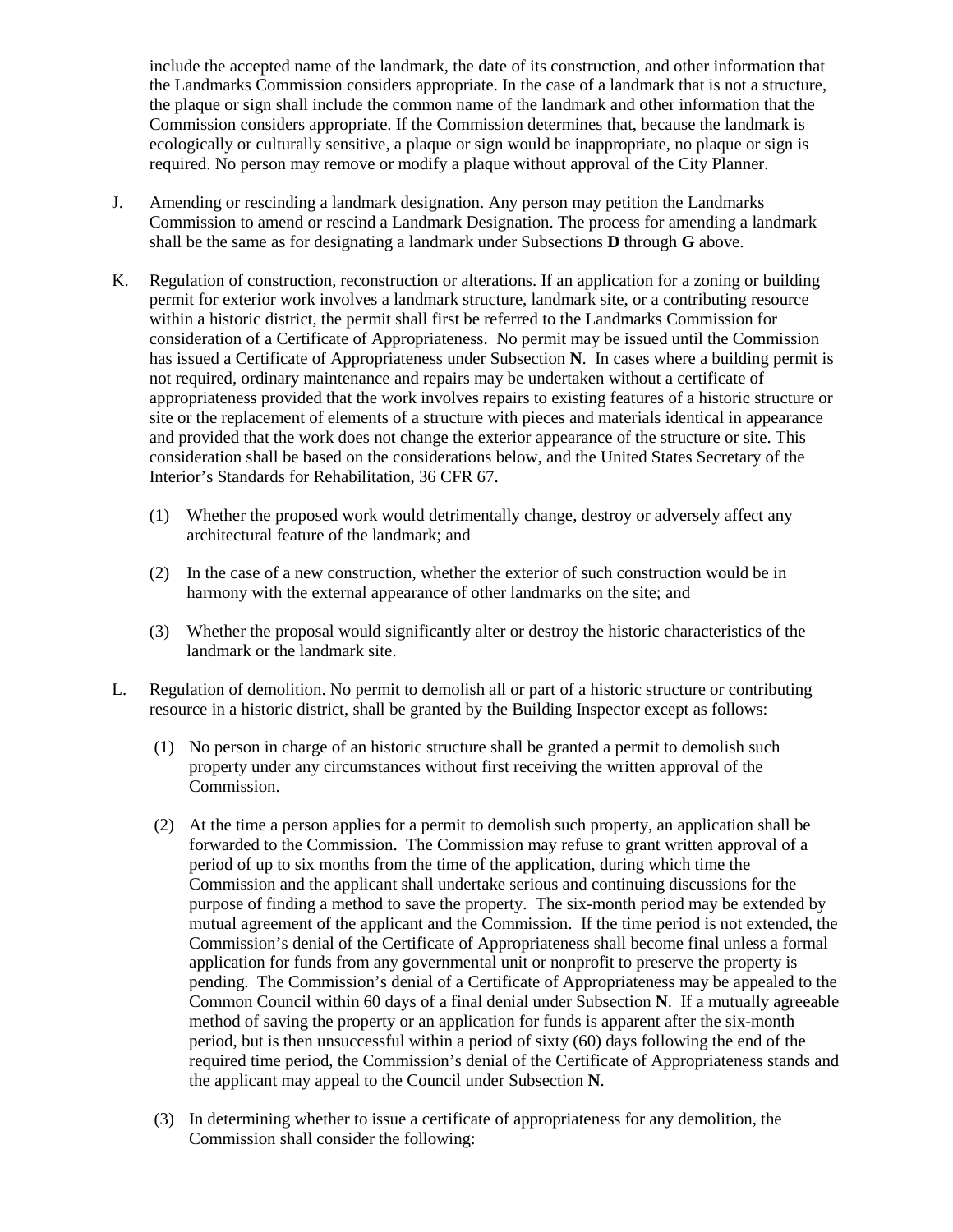- (a) Whether the building or structure is of such an architectural or historic significance that its demolition would be detrimental to the public interest and contrary to the general welfare of the people of the City of Monona and the State.
- (b) Whether the demolition of the subject property would be contrary to the purpose and intent of this chapter.
- (c) Whether the building or structure is of such old and unusual or uncommon design, texture and / or material that it could not be reproduced or reproduced only with great difficulty and / or expense.
- (d) Whether the retention of the building or structure would promote the general welfare of the people of the City of Monona and the State by encouraging study of American history, architecture, and design or by developing an understanding of American culture and heritage.
- (e) Whether the building or structure is in such deteriorated condition that it is not structurally or economically feasible to preserve or restore it, provided that any hardship claimed by the owner is not self-created, or is a result of failure to maintain the property in good repair.
- M. Certificate of Appropriateness. If the Commission determines that the application for a certificate of appropriateness and the proposed changes are consistent with the character and features of the property or district, and considering the matters referred to in Subsection **K**, it shall issue the certificate of appropriateness. The Commission shall make this decision within 45 days of filing of the application. The issuance of a certificate of appropriateness shall not relieve the applicant from obtaining other permits and approvals required by the city. If the Commission fails to issue a certificate of appropriateness, the Commission shall, at the request of the applicant, cooperate and work with the applicant in an attempt to obtain a certificate of appropriateness within the guidelines of this chapter.
- N. Appeals. Should the Commission fail to issue a certificate of appropriateness due to the failure of the proposal to conform to the guidelines, the applicant may appeal such decision to the Common Council in accordance with Chapter 68 of the Wisconsin Statutes by filing a written notice with the City Clerk within 30 days after expiration of the applicable period set forth in Subsections **L** and **M** above.
- O. Sale of historic structures and historic sites. Any person who is listed as the owner of record of an historic structure at the time of its designation, who can demonstrate to the Commission that by virtue of such designation, he or she is unable to find a buyer willing to pay fair market value and to preserve such structure or site, even though he or she has made reasonable attempts in good faith to find and attract such a buyer, may petition the Commission for a rescission of its designation. In the event of such rescission, the Commission shall notify the Building Inspector as well as the owner of record of the site, and shall cause the rescission to be recorded with the Dane County Register of Deeds at the city's expense.
- P. Conditions dangerous to life, health, or property. Nothing contained in this chapter shall prohibit the construction, reconstruction, alteration or demolition of any historic structure pursuant to the order of any appropriate City or State governmental official, or any court order having jurisdiction, for the purpose of remedying conditions determined to be dangerous to life, health, or property. In such cases, no approval from the Commission shall be required.
- Q. Duty to maintain in good repair. Every person in charge of a historic structure or historic site shall keep in good repair all of the exterior portions of such improvement and all interior portions thereof, which, if not so maintained, may cause or tend to cause the exterior portions of such improvement to fall into a state of disrepair. This provision shall be in addition to all other provisions of law requiring such improvement to be kept in good repair.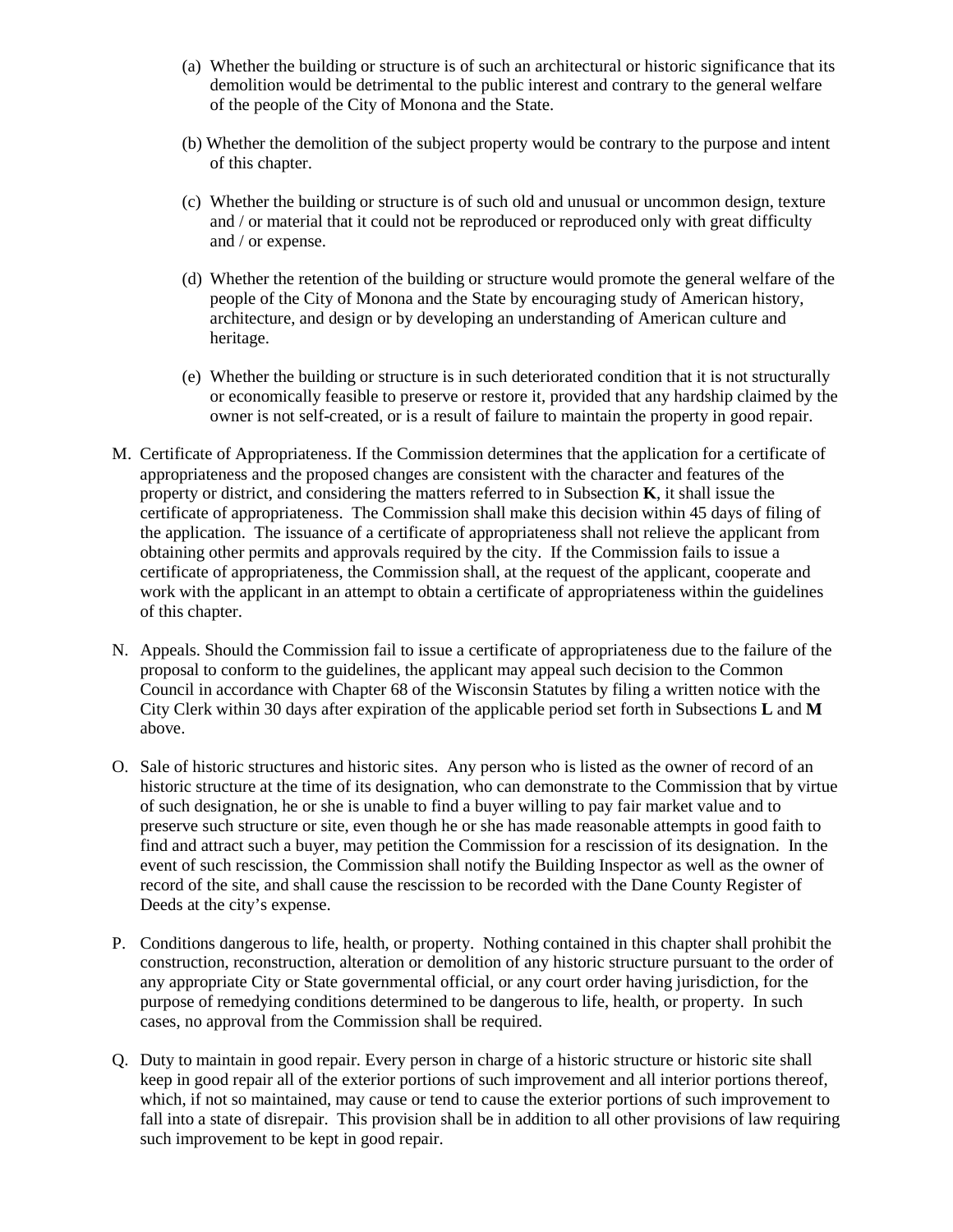- R. Variances.
	- (1) General. A property owner who applies for a certificate of appropriateness may request a variance. The Landmarks Commission may grant a variance from the standards in Subsection **K** for any of the following reasons:
		- (a) Economic hardship under sub. (4) below.
		- (b) Historic design under sub. (5) below.
		- (c) Alternative design under sub. (6) below.
		- (d) Projects which are necessary for the public interest under sub. (7) below.
	- (2) Variance request. A property owner shall make a variance request to the Landmarks Commission. The request shall include:
		- (a) The name and address of the property owner.
		- (b) The location of the property to which the request pertains.
		- (c) The certificate of appropriateness application to which the variance request pertains.
		- (d) The type of variance requested under sub. (1).
		- (e) The specific variance requested.
		- (f) The circumstances and supporting evidence that justify the requested variance.
		- (g) Any other materials requested by the City Planner or Landmarks Commission.
	- (3) Hearing, decision, and appeal.
		- (a) The Landmarks Commission shall hold a public hearing on each variance request. The Commission shall give notice of the hearing as provided in Subsection **E**. The Commission may combine the hearing with a hearing on the proposed certificate of appropriateness to which the variance request pertains, provided that the hearing notice identifies both items.
		- (b) After it holds a public hearing on a variance request, the Commission shall grant or deny the request.
		- (c) The Commission's decision may be appealed to the Common Council as provided under Subsection **M**.
	- (4) Economic hardship variance. The Landmarks Commission may grant a variance if all of the following apply:
		- (a) Strict literal application of the standards in Subsection **K** would deny the property owner a reasonable rate of return on investment or would impose upon the property owner an unreasonable and unnecessary financial hardship.
		- (b) The circumstances justifying the variance are unique to the property in question, and:
			- 1. Are not caused by the owner's failure to maintain the property as required by this chapter; and
			- 2. Does not apply to a substantial portion of the historic district or historic resources within 200 feet of the subject property; and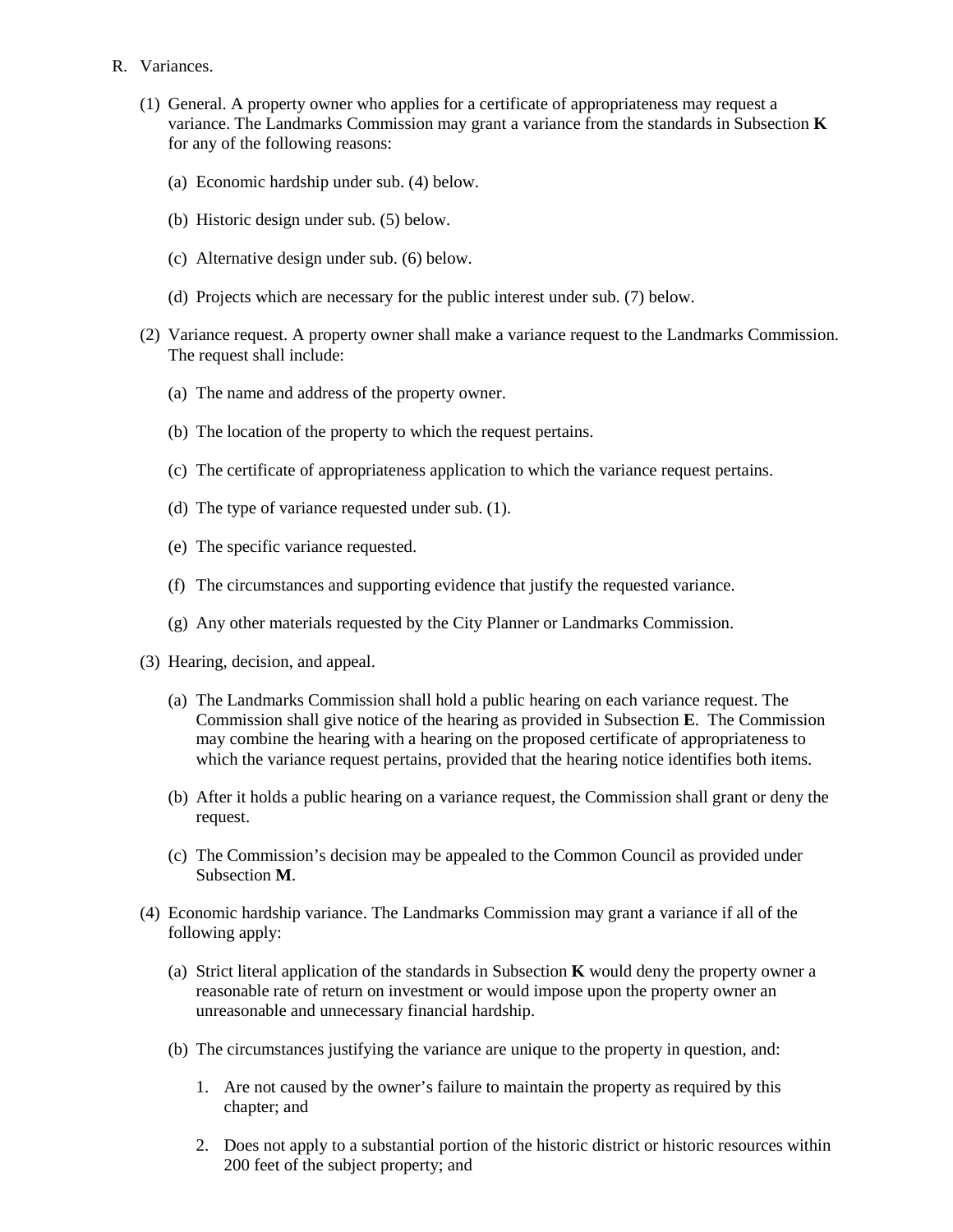- 3. Will not alter the historic character of the historic district or historic resources within 200 feet of the subject property.
- (c) The property owner documents the circumstances justifying the variance. Required documentation may include as determined by City staff or the Landmarks Commission:
	- 1. Property purchase costs;
	- 2. Rental income;
	- 3. Real estate listings, disclosure statements, asking prices, and purchase offers;
	- 4. Tax assessments and real estate listings for comparable properties;
	- 5. Improvements made and improvement costs incurred during ownership;
	- 6. Routine maintenance costs incurred during ownership;
	- 7. Costs to comply with the standard from which a variance is requested;
	- 8. Other documentation as reasonable requested by the Landmarks Commission.
- (5) Historic design variance. The Landmarks Commission may grant a variance allowing, as part of the alteration of an existing structure, elements otherwise prohibited under Subsection K if all of the following apply:
	- (a) The property owner provides photographic or other evidence to show that other local structures of similar age and style incorporated similar elements as part of the original design.
	- (b) The proposed alteration complies with all other applicable standards under Subsection **K**.
	- (c) The alteration will not destroy significant architectural features on the building.
- (6) Alternative design variance. The Landmarks Commission may grant a variance allowing, in a new or altered structure, elements that are otherwise prohibited under Subsection **K** if all of the following apply:
	- (a) The elements will enhance the quality of the design.
	- (b) The design complies with all other applicable standards under Subsection **K**.
	- (c) The design does not allow material deviations from historic district standards and guidelines in the Secretary of Interior Standards for Rehabilitation that would undermine the character or purpose of the historic district.
	- (d) The design will have a beneficial effect on the historic character of the area within 200 feet of the subject property.
- (7) Public interest variance. The Landmarks Commission may grant a variance allowing the construction of a new structure, or the alteration, demolition, or removal of an existing structure, which would otherwise be prohibited under Subsection **K**, if the Commission finds that a variance is necessary in the public interest. A variance is necessary in the public interest if the Commission finds all of the following:
	- (a) The proposed building, object, site or structure provides unique, high priority benefits to the general public.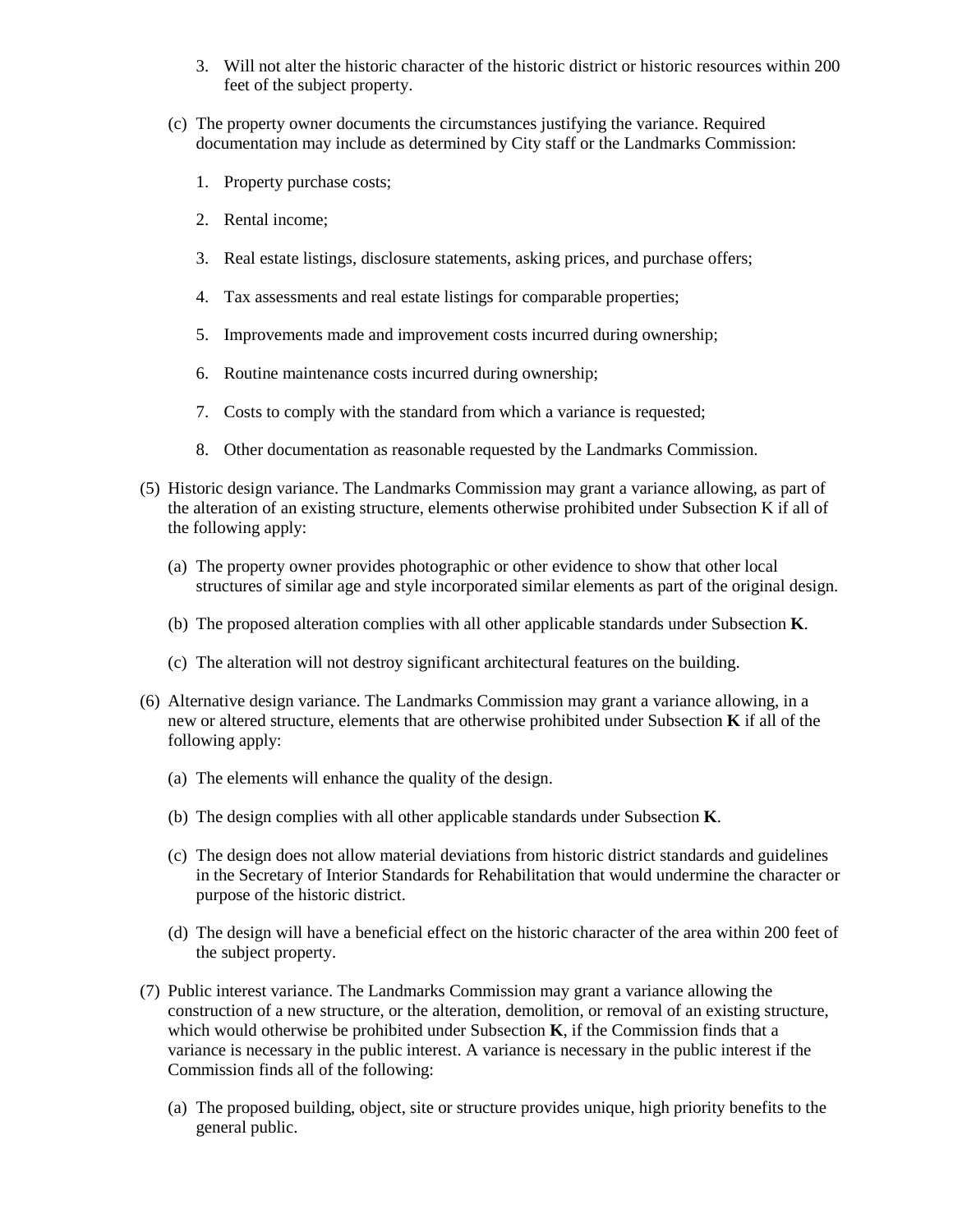- (b) The benefits to the general public substantially outweigh the strong public interest in preserving historic resources expressed in this chapter.
- (c) There are no reasonable alternatives to granting a variance that would allow the proposed project to occur in the city and satisfy the standards of this chapter.
- S. Penalties for failure to obtain a certificate of appropriateness.
	- (1) General penalty. Any person who, without obtaining a certificate of appropriateness, performs acts requiring a certificate of appropriateness or who violates the terms of the certificate of appropriateness shall be subject to the forfeiture set forth in the forfeiture schedule.
	- (2) Permits. The Building Inspector shall not issue a permit allowing alteration, construction, demolition, removal, or for any other action for which a certificate of appropriateness is required unless the certificate has been approved by the Commission and issued by the City Planner.
	- (3) Prohibition. No owner, operation, or person in charge of a landmark structure, landmark site, or contributing resource within an historic district shall cause or permit any painting of signs, alteration, construction, demolition, or removal for which a certificate of appropriateness is required unless a certificate has been approved by the Commission.
	- (4) Penalty for work done without Certificate of Appropriateness. In addition to any other penalty provided in this chapter, the Landmarks Commission may order the removal or modification of any alteration, construction or other work that was performed without a required certificate, or that was not performance in compliance with the conditions of an issued certificate, when such work does not meet the applicable standards for a certificate under Subsection **K**. Alternatively, the Commission may order renovation to make such work comply with those standards.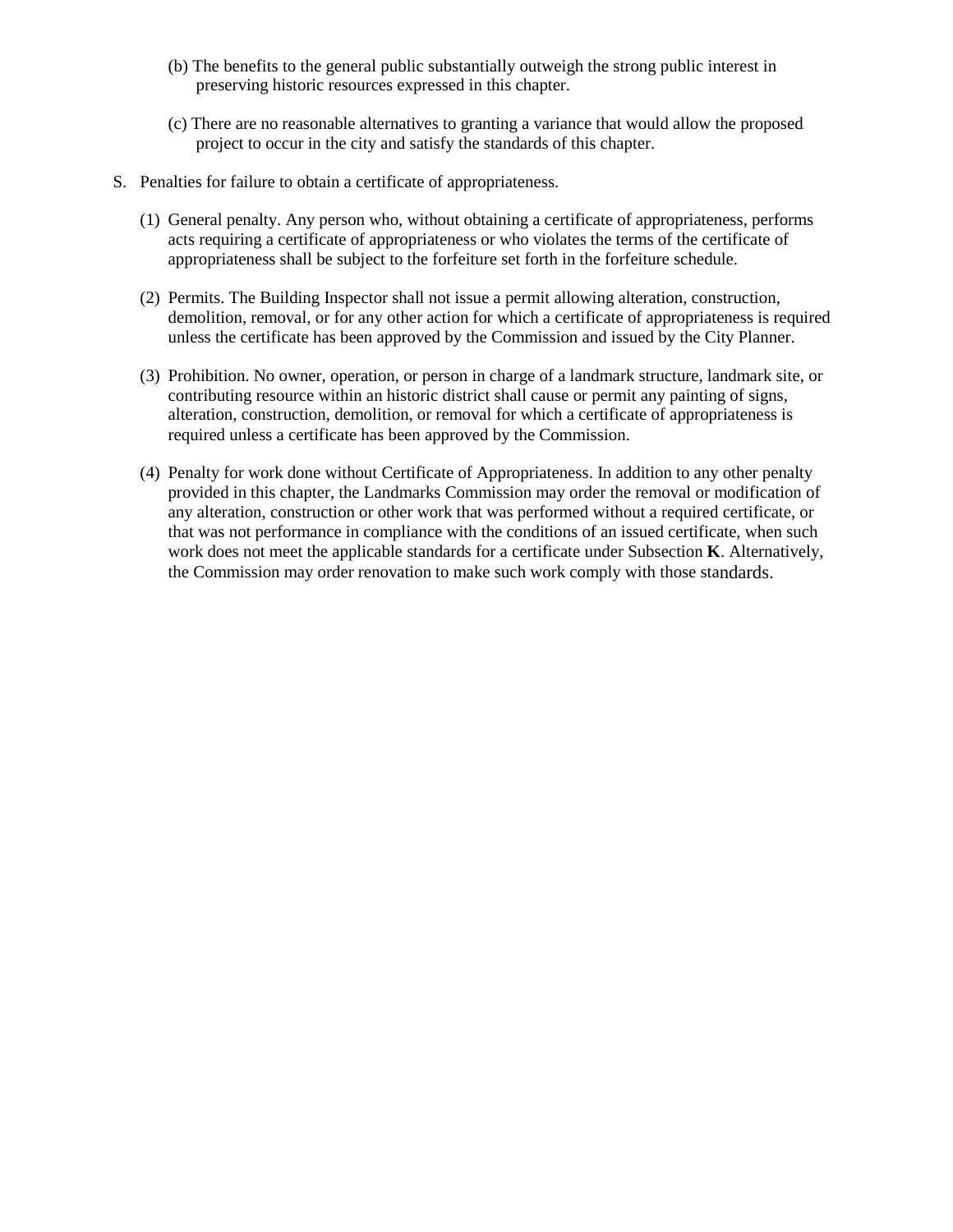- *The following Code does not display images or complicated formatting. Codes should be viewed online.*
- *This tool is only meant for editing.*
- § 480-20 **Historic conservation preservation.**

# **[Amended 1-19-2016 by Ord. No. 1-16-673]**

- A. Purpose and intent. The protection, enhancement, perpetuation and use of improvements of special character or special historical interest or value are in the public interest. The purpose of historic conservation is to:
- (1) Protect, enhance and perpetuate improvements and districts which represent or reflect elements of the City's cultural, social, economic, political and architectural history;
- (2) Safeguard the City's historic and cultural heritage, as embodied and reflected in such landmarks and historic districts;
- (3) Stabilize and improve property values;
- (4) Foster civic pride in the beauty and noble accomplishments of the past;
- (5) Protect and enhance the City's attractions to residents, tourist and visitors, and serve as a support and stimulus to business and industry;
- (6) Strengthen the economy of the City; and
- (7) Promote the use of historic districts and landmarks for the education, pleasure and welfare of the people of the City.
- B. Definitions. As used in this section, the following terms shall have the meanings indicated:

### **LANDMARK STRUCTURE**

- Any improvement which has a special character or special historic interest or value as part of the development, heritage or cultural characteristics of the City, state or nation, and which has been
- designated as a landmark pursuant to the provisions of this chapter.

### **LANDMARK SITE**

- Any parcel of land of historic significance due to a substantial value in tracing the history of
- aboriginal people or upon which an historic event has occurred, and which has been designated as a
- landmark site under this chapter, or a parcel or part thereof on which is situated a landmark.

# 28 **HISTORIC DISTRICT**<br>29 Any area designated

- Any area designated pursuant to the provisions of this chapter that contains two or more historic improvements or sites as well as those abutting improvement parcels which the Commission
- determines should fall under the provisions of this section to assure that their appearance and
- development is harmonious with such landmarks or landmark sites.

# **CONTRIBUTING RESOURCES**

- Contributing resources are the buildings, objects, sites and structures that played a role or, more simply, existed at the time the event associated with the proposed historic landmark occurred. The
- resources' status as contributing shall be identified on the official landmark designation.

# **NONCONTRIBUTING RESOURCES**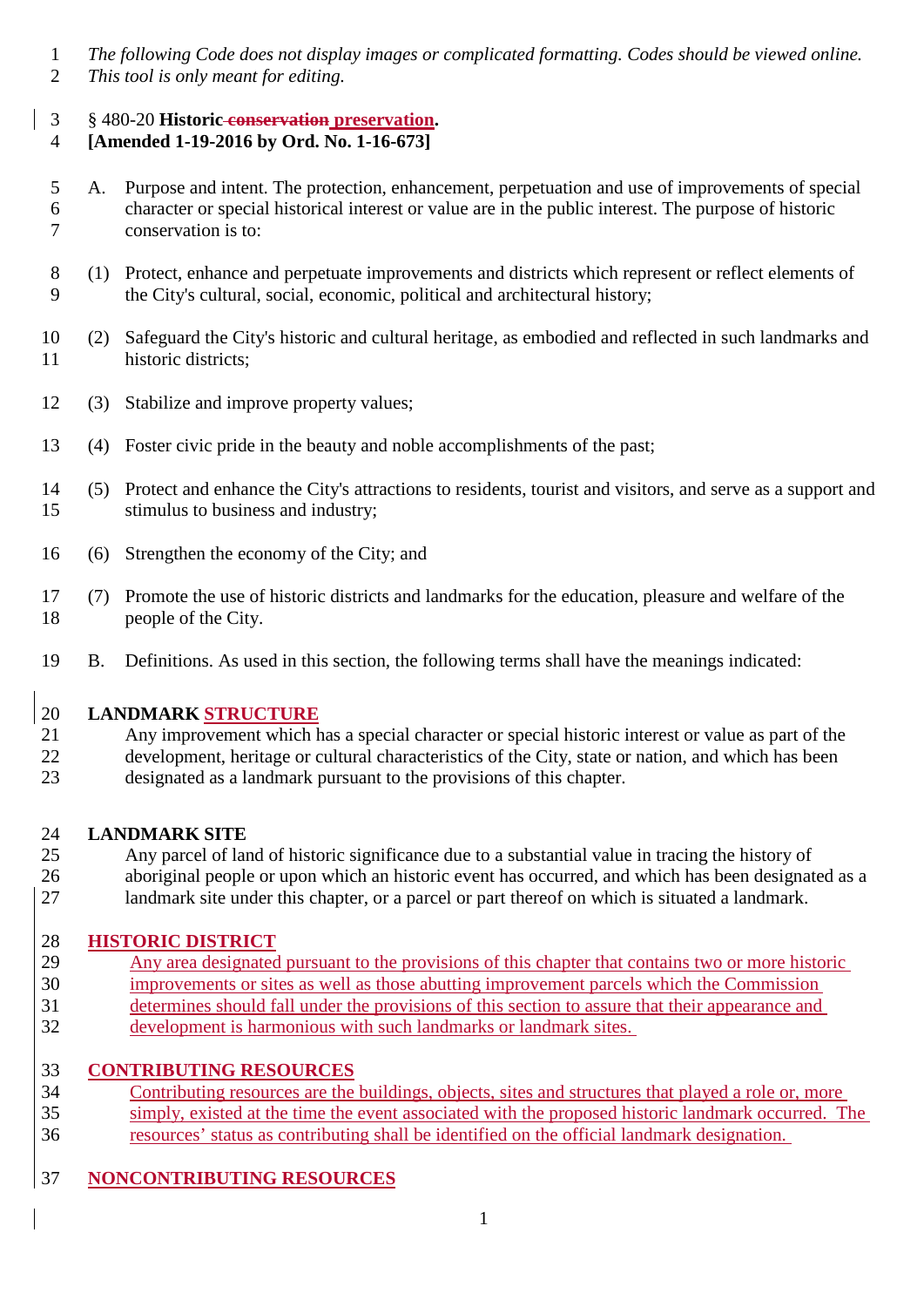- Noncontributing resources are the buildings, objects, sties, and structures that did not exist at the time the event(s) associated with the proposed historic landmark occurred or have lost integrity from
- that historic period.

### **CERTIFICATE OF APPROPRIATENESS**

- The certificate issued which approves alteration, rehabilitation, construction, reconstruction or razing of a historic structure or site or any improvement in a historic district.
- 44 C. Designation. The Common Council, after considering the recommendation of the Landmarks Commission under Subsection **G** below, may designate a landmark according to this section.
- DC. Historic structure, site, and district designation criteria. Landmarks and landmark sites designation 47 eriteria. For the purposes of this chapter, a historic structure, site, or district designation may be placed on any site, natural or improved, including any building, improvement or structure located thereon, or any area of particular historic, architectural, or cultural significance to the city, which: The Landmarks Commission may designate as a landmark or landmark site any site, natural or 51 improved, including any building, improvement or structure located thereon, or any area of particular historical, architectural or cultural significance to the City, such as historic structures or sites, which:
- (1) Exemplify or reflect the broad cultural, political, economic or social history of the nation, state or community; or
- (2) Are associated with the lives of important persons or with important events in national, state or local history; or
- (3) Embody the distinguishing characteristics of an architectural type inherently valuable for a study of a period, style, method of construction or of indigenous materials or craftsmanship; or
- (4) Are representative of the notable work of a master builder, designer or architect; or
- (5) Exhibit important archaeological or anthropological significance.
- 62 ED. Nomination. Any person, or the Landmarks Commission, may nominate a building or structure, site, improvement or site with improvements or historic district for designation as a landmark. The person improvement or site with improvements or historic district for designation as a landmark. The person or Commission shall submit the nomination to the City Planning Division, to the attention of the City Planner, on a nomination form approved by the Landmarks Commission. The nomination shall clearly identify the proposed landmark structure, landmark site, or historic district and document why it qualifies under Subsection **DC**. The City Planner may ask the person or Commission to submit additional information and documentation as needed to complete or clarify the nomination. When the City Planner determines that the nomination is complete, the City Planner shall refer the nomination to the Landmarks Commission. Any property nominated for landmark status located within a redevelopment area or tax increment financing district shall also be referred to the Community Development Authority for review and recommendation prior to Common Council action.
- FE. Landmarks Commission review and public hearing of nomination. Whenever the Landmarks Commission receives a complete, accurate nomination under Subsection **ED**, the Commission shall 76 review the nomination. As part of its review, the Commission shall hold a public hearing on the **17** 17 **nomination**, preceded by a Class 2-I notice and <u>notice to the notice to each</u> owner of record <u>of the</u> proposed landmark.  $\theta$  each lot on which the proposed landmark is located and to each the owner proposed landmark, on each lot on which the proposed landmark is located and to each the owner of record of each lot located within 200 feet of the lot on which the proposed landmark is located. If record of each lot located within 200 feet of the lot on which the proposed landmark is located. If any person or persons other than the owner of record files the nomination, the owner of record shall 81 be notified of the nomination via certified mail no later than ten days' prior to the public hearing. The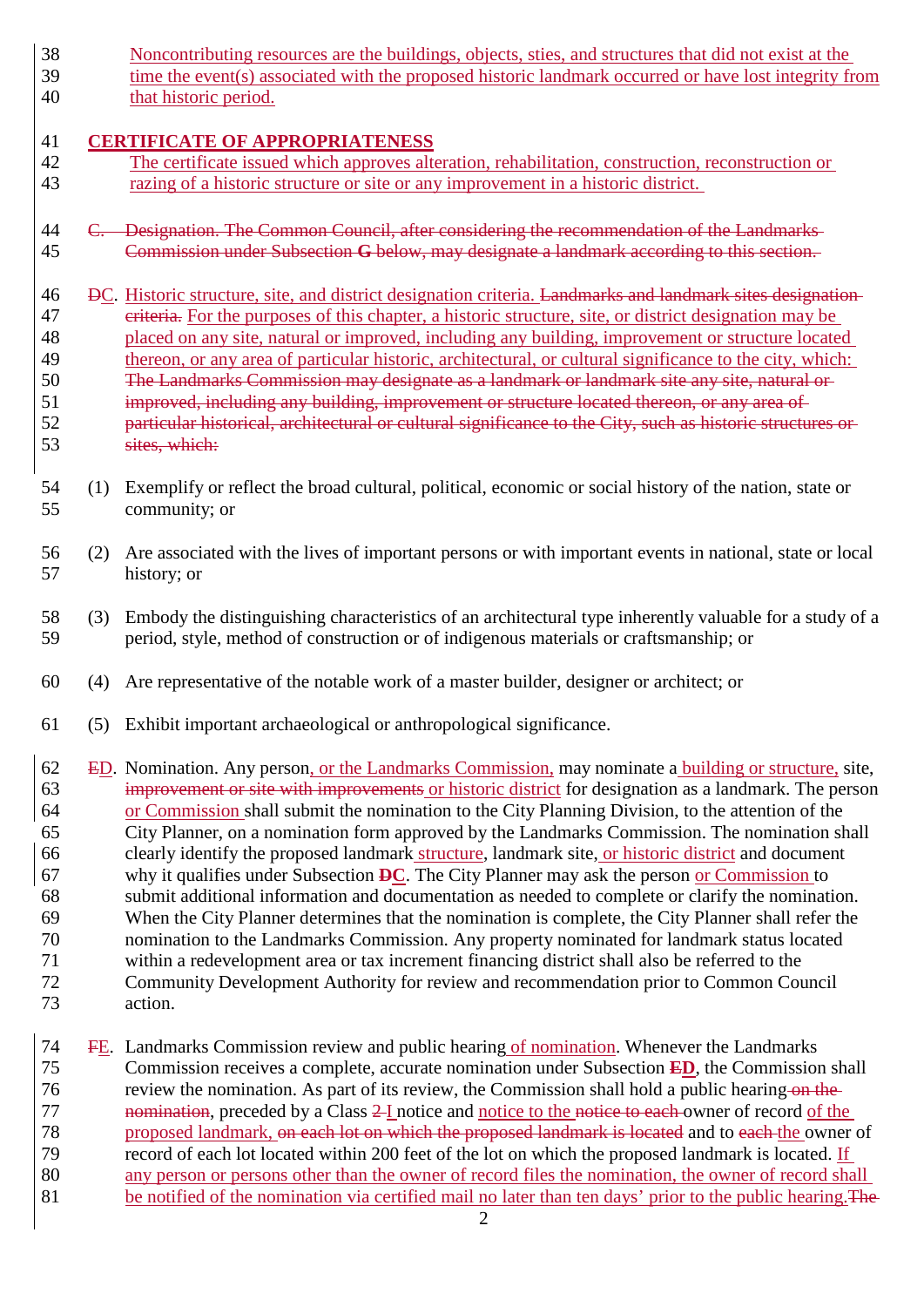- 82 **Commission may also conduct its own investigation of the facts, as it deems necessary.**
- 83 GF. Landmarks actionDesignation. After the Landmarks Commission holds a public hearing and 84 completes its review under Subsection **FE**, the Commission shall file a report recommending 85 approval, disapproval, or approval subject to conditions. Final approval of the designation shall be 86 granted by the Common Council. Once designated, such historic structures, sites, and districts shall 87 be subject to all provisions of this chapter. report to the Common Council a recommendation-88 supporting or opposing the proposed landmark designation. The Commission shall send notice of the 89 recommendation to each owner of record on each lot on which the proposed landmark is located and<br>80 to each owner of record of each lot located within 200 feet of any lot on which the site or structure is to each owner of record of each lot located within 200 feet of any lot on which the site or structure is 91 located at least 10 days before any meeting at which the Common Council may act on the 92 Commission's recommendation.
- 93 H.G. Notification and recording of designation. The City Clerk shall promptly notify the Building 94 Inspector of each landmark designation, as well as the owner of record of the site. The City Clerk 95 shall record the designation with the Dane County Register of Deeds at the City's expense. 96 Common Council action. After considering the Landmark Commission's report recommendation-97 under Subsection **G**, and based on the standards under Subsection **D**, the Common Council shall 98 vote to designate or decline to designate the property as a landmark. The City Clerk shall promptly-<br>99 notify the Building Inspector of each landmark designation. The City Clerk shall record the notify the Building Inspector of each landmark designation. The City Clerk shall record the 100 designation with the Dane County Register of Deeds at the City's expense.
- 101 IH. Voluntary supplemental restrictions. The Common Council may at any time supplement the terms of 102 a landmark designation, pursuant to an agreement between the landmark owner and the Landmarks<br>103 Commission, to enhance the preservation and protection of the landmark. Commission, to enhance the preservation and protection of the landmark.
- 104 JI. Recognition of landmarks. Whenever the Common Council designates a landmark under Subsection 105 **HF**, the Landmarks Commission shall may affix a plaque identifying the property as a landmark to 106 the landmark or landmark site with the permission of the owner or, in the absence of permission, in 107 the public right-of-way as approved by the Public Works Director. The plaque shall be placed so that 108 it is easily visible to passing pedestrians. In the case of a landmark structure, the plaque or sign shall 109 include the accepted name of the landmark, the date of its construction, and other information that the Landmarks Commission considers appropriate. In the case of a landmark that is not a structure,<br>
11 the plaque or sign shall include the common name of the landmark and other information that the 111 the plaque or sign shall include the common name of the landmark and other information that the 112 Commission considers appropriate. If the Commission determines that, because the landmark is  $\parallel$ 13 ecologically or culturally sensitive, a plaque <u>or sign</u> would be inappropriate, no plaque <u>or sign</u> is 114 required. No person may remove or modify a plaque without approval of the City Planner.
- 115 KJ. Amending or rescinding a landmark designation. Any person may petition the Landmarks 116 Commission to amend <u>or rescind</u> a Landmark Designation. The process for amending a landmark shall be the same as for designating a landmark under Subsections  $E$ D through  $H$ <sup>G</sup> above. shall be the same as for designating a landmark under Subsections  $E$ **D** through  $H$ **G** above.
- 118 LK. Determination of effect on proposed use or improvement Regulation of construction, reconstruction 119 or alterations. If an application for a zoning or building permit for exterior work, building or 120 demolition permit under this chapter involves a landmark structure, landmark site, or a contributing 121 resource within a historic district, the permit shall first be referred to the Landmarks Commission for 122 consideration of a Certificate of Appropriateness. No permit may be issued until the Commission 123 has issued a Certificate of Appropriateness under Subsection N. In cases where a building permit is 124 not required, ordinary maintenance and repairs may be undertaken without a certificate of 125 appropriateness provided that the work involves repairs to existing features of a historic structure or 126 site or the replacement of elements of a structure with pieces and materials identical in appearance 127 and provided that the work does not change the exterior appearance of the structure or site. This 128 consideration shall be based on the considerations below, and the United States Secretary of the 129 Interior's Standards for Rehabilitation, 36 CFR 67.<del>or landmark site designated as such, the</del>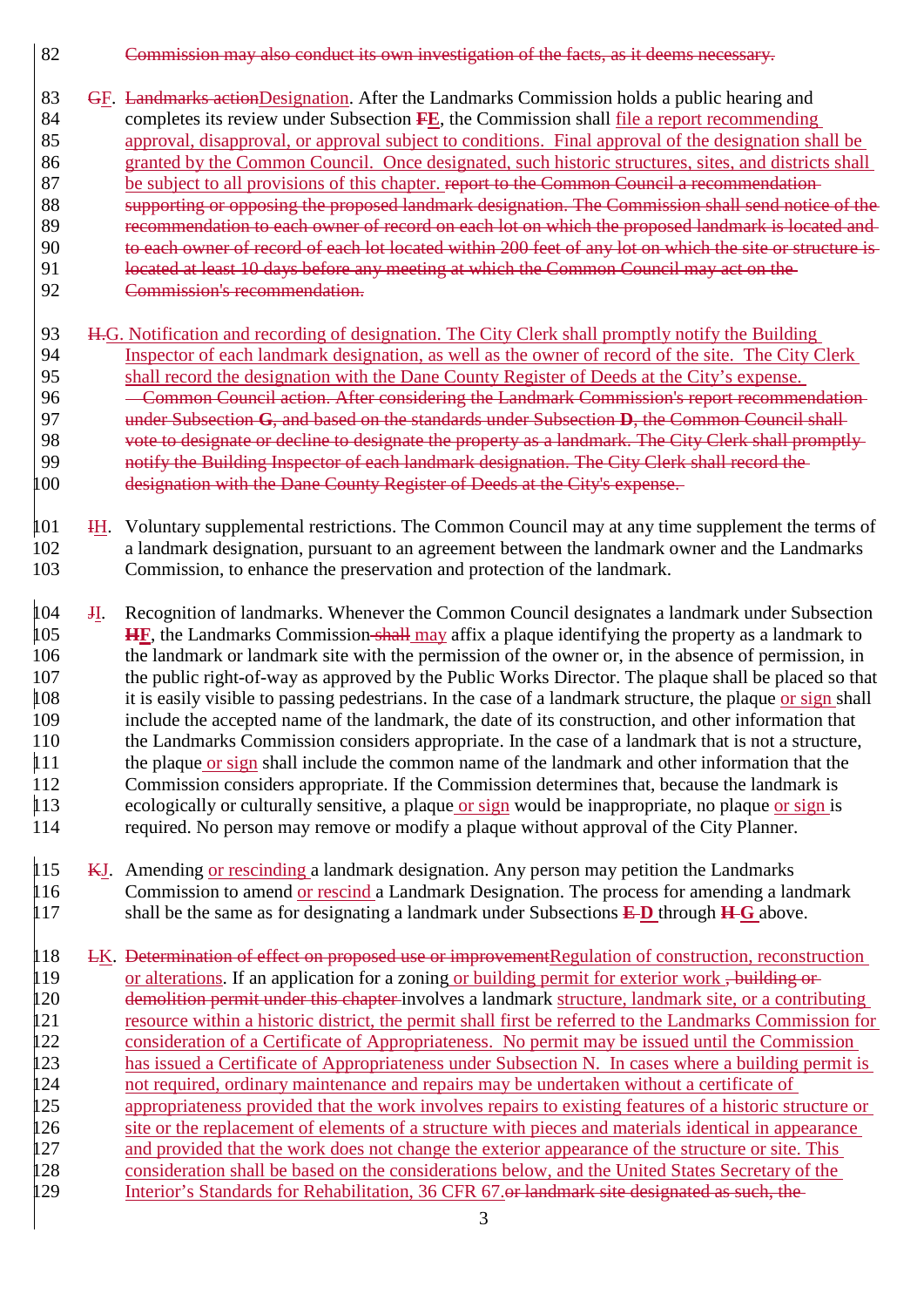### **Landmarks Commission shall determine:**

- (1) Whether the proposed work would detrimentally change, destroy or adversely affect any architectural feature of the landmark; and
- (2) In the case of a new construction, whether the exterior of such construction would be in harmony with the external appearance of other landmarks on the site; and
- (3) Whether the proposal would significantly alter or destroy the historic characteristics of the landmark or the landmark site.
- 137 M. Action on permit application. The permit application shall be first referred to the Landmarks 138 **Commission for consideration. The Landmarks Commission shall make a determination as to the**<br>139 matters referred to in Subsection **L** and shall forward its determination to the appropriate body for matters referred to in Subsection **L** and shall forward its determination to the appropriate body for action in accordance with § **480-54** (zoning permits in single-family and two-family residence districts), § **480-55** (zoning permits in all other districts), § **175-8** (building permits), and § **175-29**) 142 (demolition permits). Notwithstanding the previous sentence, upon the recommendation of the 143 Landmarks Commission and after consideration of the purpose and intent of this section, the 144 Landmarks Commission shall refer the application with an advisory report to the Common Council for consideration of acquisition or preservation of the landmark or landmark site. The City Planner 146 shall provide notice to the State Historic Preservation Officer of any proposed action which would-<br>147 affect a designated landmark in accordance with § 66.1111. Wis. Stats. affect a designated landmark in accordance with § 66.1111, Wis. Stats.
- 148 L. Regulation of demolition. No permit to demolish all or part of an historic structure or contributing<br>149 resource in an historic district, shall be granted by the Building Inspector except as follows: resource in an historic district, shall be granted by the Building Inspector except as follows:
- (1) No person in charge of an historic structure shall be granted a permit to demolish such property under any circumstances without first receiving the written approval of the Commission.
- (2) At the time a person applies for a permit to demolish such property, an application shall be forwarded to the Commission. The Commission may refuse to grant written approval of a period of up to six months from the time of the application, during which time the Commission and the applicant shall undertake serious and continuing discussions for the purpose of finding a method to save the property. The six-month period may be extended by mutal agreement of the applicant and the Commission. If the time period is not extended, the Commission's denial of the Certificate of 158 Appropriateness shall become final unless a formal application for funds from any governmental unit<br>159 or nonprofit to preserve the property is pending. The Commission's denial of a Certificate of or nonprofit to preserve the property is pending. The Commission's denial of a Certificate of Appropriateness may be appealed to the Common Council within 60 days of a final denial under Subsection N. If a mutually agreeable method of saving the property or an application for funds is 162 apparent after the six-month period, but is then unsuccessful within a period of sixty (60) days 163 following the end of the required time period, the Commission's denial of the Certificate of 164 Appropriateness stands and the applicant may appeal to the Council under Subsection N.
- (3) In determining whether to issue a certificate of appropriateness for any demolition, the Commission shall consider the following:
- (a) Whether the building or structure is of such an architectural or historic significance that its demolition would be detrimental to the public interest and contrary to the general welfare of the 169 people of the City of Monona and the State.
- (b) Whether the demolition of the subject property would be contrary to the purpose and intent of 171 this chapter.
- 172 (c) Whether the building or structure is of such old and unusual or uncommon design, texture and /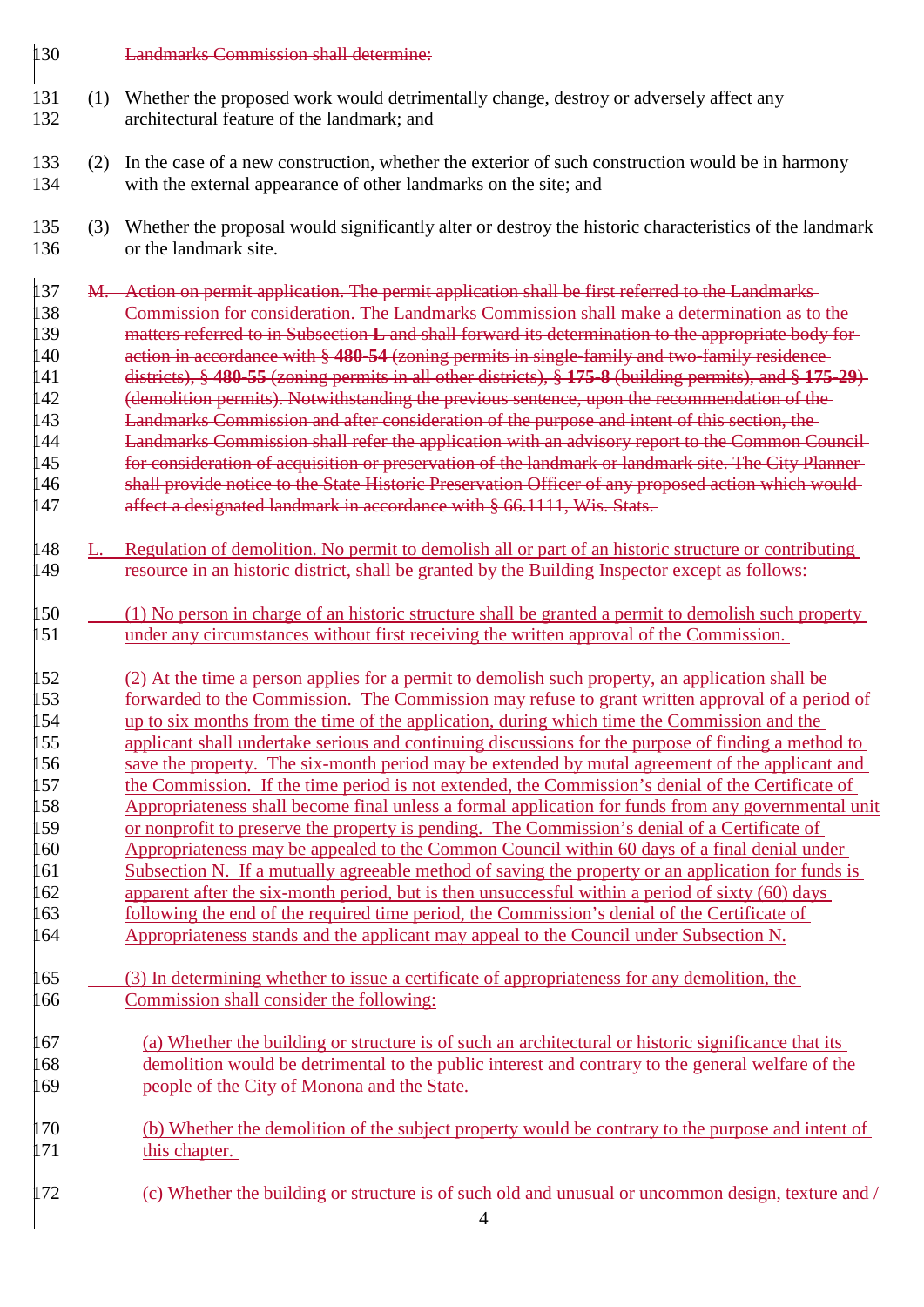173 or material that it could not be reproduced or reproduced only with great difficulty and / or 174 expense. 175 (d) Whether the retention of the building or structure would promote the general welfare of the 176 people of the City of Monona and the State by encouraging study of American history, 177 architecture, and design or by developing an understanding of American culture and heritage. 178 (e) Whether the building or structure is in such deteriorated condition that it is not structurally or 179 economically feasible to preserve or restore it, provided that any hardship claimed by the owner is 180 not self-created, or is a result of failure to maintain the property in good repair. 181 M. Certificate of Appropriateness. If the Commission determines that the application for a certificate 182 of appropriateness and the proposed changes are consistent with the character and features of the 183 property or district, and considering the matters referred to in Subsection K, it shall issue the 184 certificate of appropriateness. The Commission shall make this decision within 45 days of filing 185 of the application. The issuance of a certificate of appropriateness shall not relieve the applicant 186 from obtaining other permits and approvals required by the city. If the Commission fails to issue a 187 certificate of appropriateness, the Commission shall, at the request of the applicant, cooperate and 188 work with the applicant in an attempt to obtain a certificate of appropriateness within the 189 guidelines of this chapter. 190 N. Appeals. Should the Commission fail to issue a certificate of appropriateness due to the failure of 191 the proposal to conform to the guidelines, the applicant may appeal such decision to the Common 192 Council in accordance with Chapter 68 of the Wisconsin Statutes by filing a written notice with<br>193 the City Clerk within 30 days after expiration of the applicable period set forth in Subsections L 193 the City Clerk within 30 days after expiration of the applicable period set forth in Subsections L<br>194 and M above. and M above. 195 O. Sale of historic structures and historic sites. Any person who is listed as the owner of record of an 196 historic structure at the time of its designation, who can demonstrate to the Commission that by 197 virtue of such designation, he or she is unable to find a buyer willing to pay fair market value and 198 to preserve such structure or site, even though he or she has made reasonable attempts in good 199 faith to find and attract such a buyer, may petition the Commission for a rescission of its 200 designation. In the event of such rescission, the Commission shall notify the Building Inspector as<br>201 well as the owner of record of the site, and shall cause the rescission to be recorded with the Dane well as the owner of record of the site, and shall cause the rescission to be recorded with the Dane 202 County Register of Deeds at the City's expense. 203 P. Conditions dangerous to life, health, or property. Nothing contained in this chapter shall prohibit the construction, reconstruction, alteration or demolition of any historic structure pursuant to the 204 the construction, reconstruction, alteration or demolition of any historic structure pursuant to the 205 <u>order of any appropriate City or State governmental official, or any court order having</u><br>206 iurisdiction, for the purpose of remedying conditions determined to be dangerous to life 206 jurisdiction, for the purpose of remedying conditions determined to be dangerous to life, health, or property. In such cases, no approval from the Commission shall be required. property. In such cases, no approval from the Commission shall be required. 208 Q. Duty to maintain in good repair. Every person in charge of a historic structure or historic site shall 209 keep in good repair all of the exterior portions of such improvement and all interior portions 210 thereof, which, if not so maintained, may cause or tend to cause the exterior portions of such 211 improvement to fall into a state of disrepair. This provision shall be in addition to all other 212 provisions of law requiring such improvement to be kept in good repair. 213 R. Variances. 214 (1) General. A property owner who applies for a certificate of appropriateness may request a 215 variance. The Landmarks Commission may grant a variance from the standards in Subsection K 216 for any of the following reasons: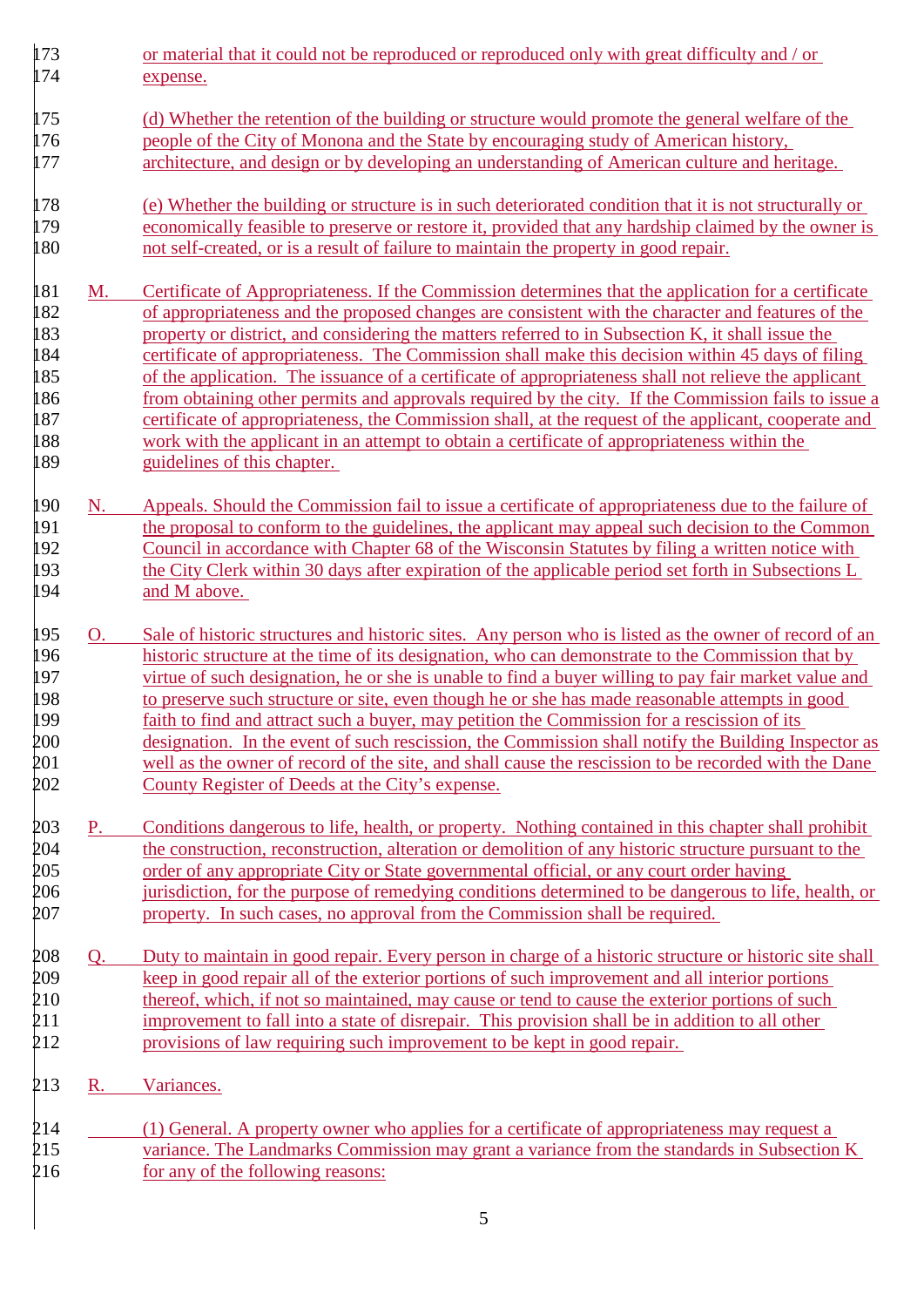| 217            | (a) Economic hardship under sub. (4) below.                                                 |
|----------------|---------------------------------------------------------------------------------------------|
| 218            | (b) Historic design under sub. (5) below.                                                   |
| 219            | (c) Alternative design under sub. (6) below.                                                |
| 220            | (d) Projects which are necessary for the public interest under sub. (7) below.              |
| 221            | (2) Variance request. A property owner shall make a variance request to the Landmarks       |
| 222            | Commission. The request shall include:                                                      |
| 223            | (a) The name and address of the property owner.                                             |
| 224            | (b) The location of the property to which the request pertains.                             |
|                | (c) The certificate of appropriateness application to which the variance request pertains.  |
| 225<br>226     | (d) The type of variance requested under sub. (1).                                          |
| 227            | (e) The specific variance requested.                                                        |
| 228            | (f) The circumstances and supporting evidence that justify the requested variance.          |
| 229            | $(g)$ Any other materials requested by the City Planner or Landmarks Commission.            |
| 230            | (3) Hearing, decision, and appeal.                                                          |
| 231            | (a) The landmarks Commission shall hold a public hearing on each variance request. The      |
| 232            | Commission shall give notice of the hearing as provided in Subsection E. The                |
| 233            | Commission may combine the hearing with a hearing on the proposed certificate of            |
| 234            | appropriateness to which the variance request pertains, provided that the hearing notice    |
| 235            | identifies both items.                                                                      |
| 236            | (b) After it holds a public hearing on a variance request, the Commission shall grant or    |
| 237            | deny the request.                                                                           |
| 238            | (c) The Commission's decision may be appealed to the Common Council as provided             |
| 239            | under Subsection M.                                                                         |
| 240            | (4) Economic hardship variance. The Landmarks Commission may grant a variance if all of the |
| 241            | following apply:                                                                            |
| 242            | (a) Strict literal application of the standards in Subsection K would deny the property     |
| 243            | owner a reasonable rate of return on investment or would impose upon the property owner     |
|                | an unreasonable and unnecessary financial hardship.                                         |
| $244$<br>$245$ | (b) The circumstances justifying the variance are unique to the property in question, and:  |
|                | 1. Are not caused by the owner's failure to maintain the property as required by this       |
| 246<br>247     | chapter; and                                                                                |
| 248            | 2. Does not apply to a substantial portion of the historic district or historic resources   |
| 249            | within 200 feet of the subject property; and                                                |
| 250            | 3. Will not alter the historic character of the historic district or historic resources     |
| 251            | within 200 feet of the subject property.                                                    |
| 252            | (c) The property owner documents the circumstances justifying the variance. Required        |
| 253            | documentation may include as determined by City staff or the Landmarks Commission:          |
| 254            | 1. Property purchase costs;                                                                 |
| 255            | 2. Rental income;                                                                           |
| 256            | 3. Real estate listings, disclosure statements, asking prices, and purchase offers;         |
|                |                                                                                             |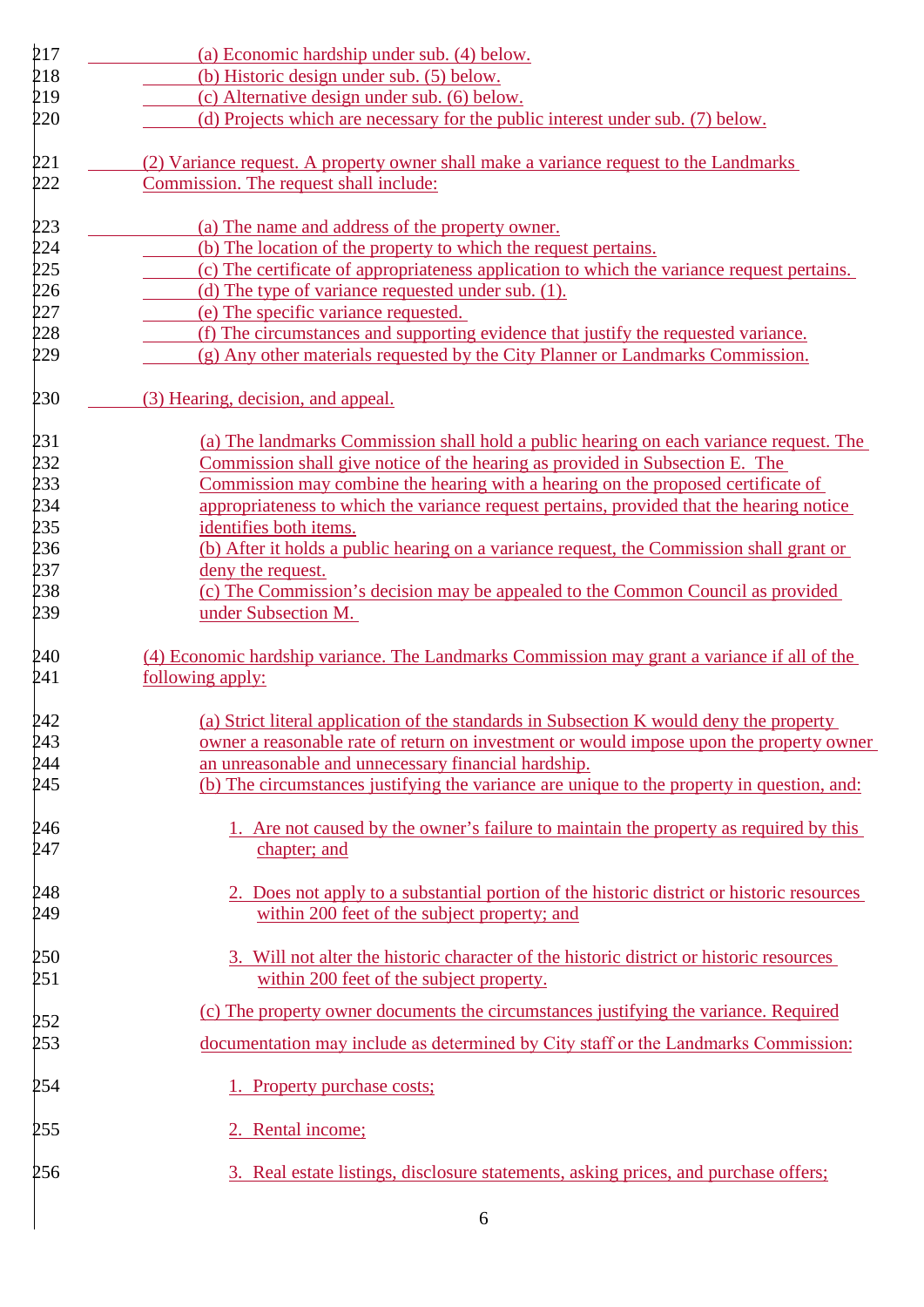| 257                                           | 4. Tax assessments and real estate listings for comparable properties;                                                                                                                                   |
|-----------------------------------------------|----------------------------------------------------------------------------------------------------------------------------------------------------------------------------------------------------------|
| 258                                           | 5. Improvements made and improvement costs incurred during ownership;                                                                                                                                    |
| 259                                           | 6. Routine maintenance costs incurred during ownership;                                                                                                                                                  |
| 260                                           | 7. Costs to comply with the standard from which a variance is requested;                                                                                                                                 |
| 261                                           | 8. Other documentation as reasonable requested by the Landmarks Commission.                                                                                                                              |
| 262                                           | (5) Historic design variance. The Landmarks Commission may grant a variance allowing, as part of                                                                                                         |
| 263<br>264                                    | the alteration of an existing structure, elements otherwise prohibited under Subsection K if all of<br>the following apply:                                                                              |
| 265                                           | (a) The property owner provides photographic or other evidence to show that other local                                                                                                                  |
| 266                                           | structures of similar age and style incorporated similar elements as part of the original                                                                                                                |
| 267                                           | design.                                                                                                                                                                                                  |
| 268<br>269                                    | (b) The proposed alteration complies with all other applicable standards under Subsection                                                                                                                |
| 270                                           | <u>K.</u><br>(c) The alteration will not destroy significant architectural features on the building.                                                                                                     |
|                                               | (6) Alternative design variance. The Landmarks Commission may grant a variance allowing, in a                                                                                                            |
|                                               | new or altered structure, elements that are otherwise prohibited under Subsection K if all of the                                                                                                        |
| 271<br>272<br>273<br>                         | following apply:                                                                                                                                                                                         |
|                                               | (a) The elements will enhance the quality of the design.                                                                                                                                                 |
|                                               | (b) The design complies with all other applicable standards under Subsection K.                                                                                                                          |
|                                               | (c) The design does not allow material deviations from historic district standards and                                                                                                                   |
|                                               | guidelines in the Secretary of Interior Standards for Rehabilitation that would undermine                                                                                                                |
|                                               | the character or purpose of the historic district.                                                                                                                                                       |
| 274<br>275<br>276<br>277<br>278<br>279<br>280 | (d) The design will have a beneficial effect on the historic character of the area within 200                                                                                                            |
|                                               | feet of the subject property.                                                                                                                                                                            |
|                                               | (7) Public interest variance. The Landmarks Commission may grant a variance allowing the                                                                                                                 |
|                                               | construction of a new structure, or the alteration, demolition, or removal of an existing structure,                                                                                                     |
|                                               | which would otherwise be prohibited under Subsection K, if the Commission finds that a variance<br>is necessary in the public interest. A variance is necessary in the public interest if the Commission |
| 281<br>282<br>283<br>284<br>285               | finds all of the following:                                                                                                                                                                              |
| 286                                           | (a) The proposed building, object, site or structure provides unique, high priority benefits                                                                                                             |
| 287<br>288<br>289<br>290<br>291               | to the general public.                                                                                                                                                                                   |
|                                               | (b) The benefits to the general public substantially outweigh the strong public interest in                                                                                                              |
|                                               | preserving historic resources expressed in this chapter.                                                                                                                                                 |
|                                               | (c) There are no reasonable alternatives to granting a variance that would allow the                                                                                                                     |
|                                               | proposed project to occur in the city and satisfy the standards of this chapter.                                                                                                                         |
| 292                                           | S. Penalties for failure to obtain a certificate of appropriateness.                                                                                                                                     |
| 293                                           | (1) General penalty. Any person who, without obtaining a Certificate of Appropriateness,                                                                                                                 |
|                                               | performs acts requiring a Certificate of Appropriateness or who violates the terms of the                                                                                                                |
| 294<br>295<br>296<br>297<br>298               | Certificate of Appropriateness shall be subject to the forfeiture set forth in the forfeiture schedule.                                                                                                  |
|                                               |                                                                                                                                                                                                          |
|                                               | (2) Permits. The Building Inspector shall not issue a permit allowing alteration, construction,                                                                                                          |
|                                               | demolition, removal, or for any other action for which a Certificate of Appropriateness is required                                                                                                      |
|                                               | $\tau$                                                                                                                                                                                                   |